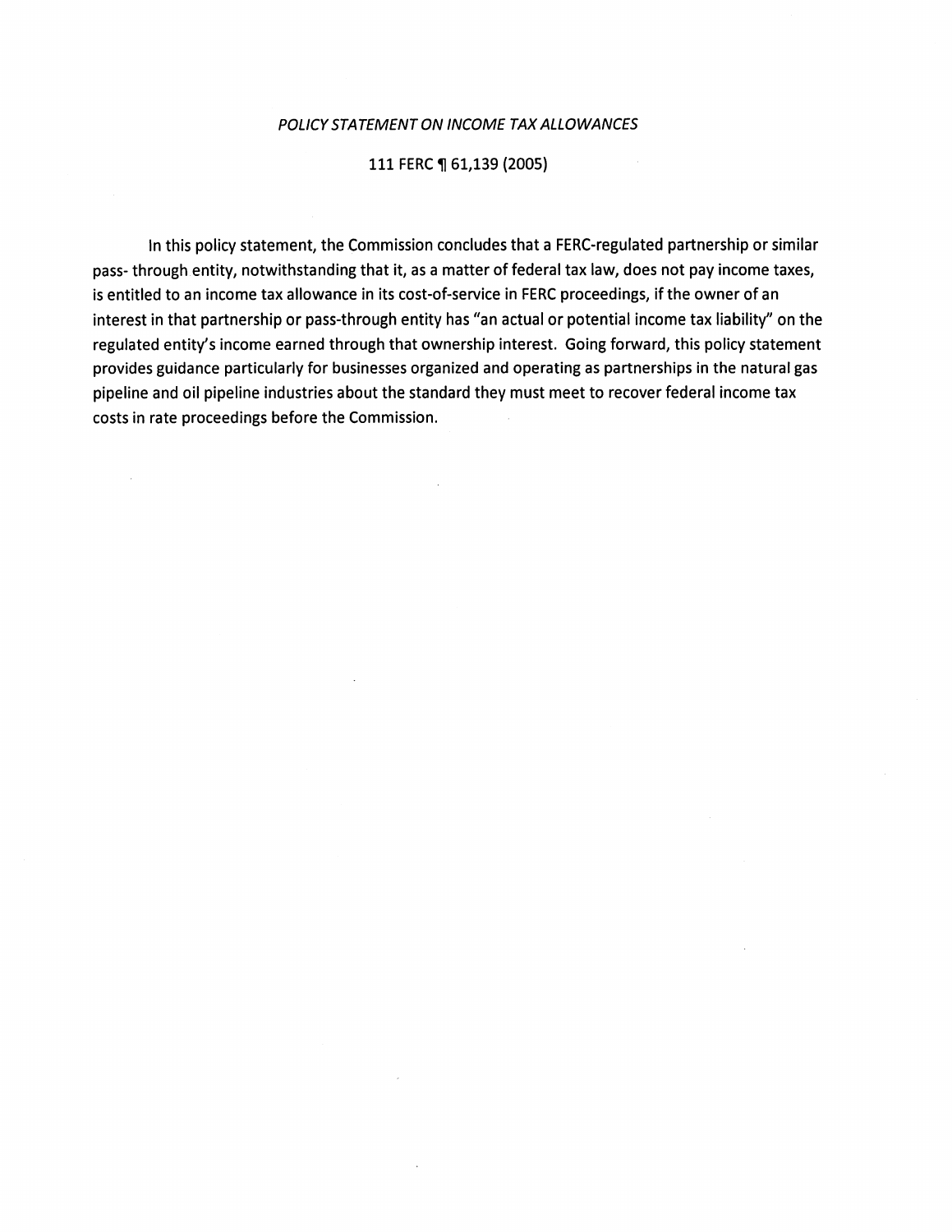# 111 FERC 161,139 UNITED STATES OF AMERICA FEDERAL ENERGY REGULATORY COMMISSION

Before Commissioners: Pat Wood, III, Chairman; Nora Mead Brownell, Joseph T. Kelliher, and Suedeen G. Kelly.

Inquiry Regarding Income Tax Allowances Docket No. PL05-5-000

# POLICY STATEMENT ON INCOME TAX ALLOWANCES

(Issued May 4, 2005)

1. On December 2, 2004, the Commission issued a notice of inquiry regarding income tax allowances. The Commission asked interested parties to comment when, if ever, it is appropriate to provide an income tax allowance for partnerships or similar pass-through entities that hold interests in a regulated public utility. The Commission concludes that such an allowance should be permitted on all partnership interests, or similar legal interests, if the owner of that interest has an actual or potential income tax liability on the public utility income earned through the interest. This order serves the public because it allows rate recovery of the income tax liability attributable to regulated utility income, facilitates investment in public utility assets, and assures just and reasonable rates.

# I. **Background**

2. The instant proceeding was initiated by the Commission in response to the U.S. Court of Appeals for the District of Columbia remand in *BP West Coast Products, LLC, v. FERC*,<sup>1</sup> in which the court held that the Commission had not justified the so-called *Lakehead* policy regarding the eligibility of partnerships for income tax allowances. The *Lakehead* case<sup>2</sup> held that a limited partnership would be permitted to include an income tax allowance in its rates equal to the proportion of its limited partnership interests owned by corporate partners, but could not include a tax allowance for its partnership interests that were not owned by corporations. Prior to *Lakehead,* the Commission's policy provided a limited partnership with an income tax allowance for all

<sup>1</sup>*BP West Coast Products, LLC v. FERC,* 374 F.3d 1263 (D.C. Cir. 2004) *(BP West Coast), reh 'g denied,* 2004 U.S. App. LEXIS 20976-98 (2004).

<sup>2</sup> Lakehead Pipe Line Company, L.P., 71 FERC ¶ 61,388 (1995), reh'g denied, 75 FERC ~ 61,181 (1996) *(Lakehead).*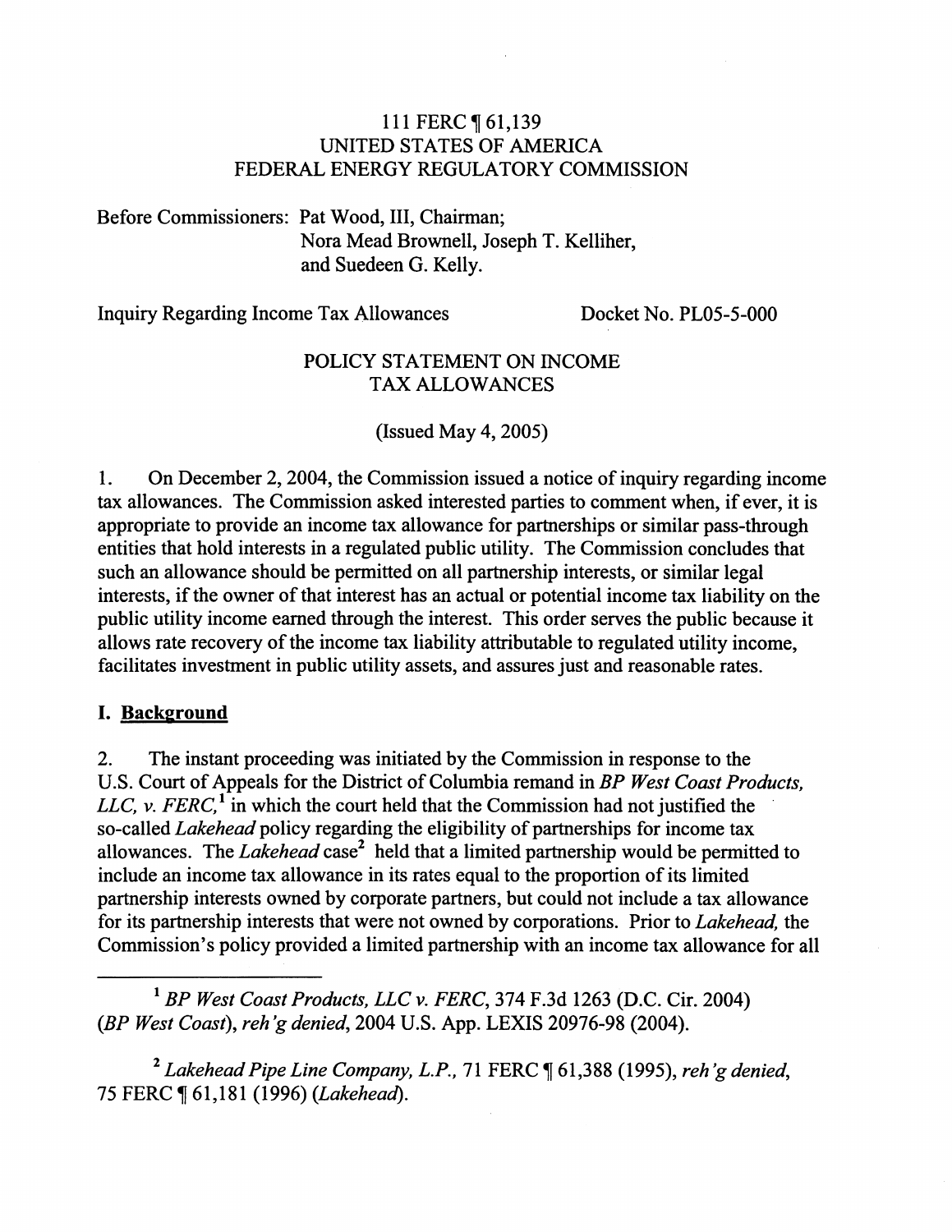of its partnership interests, but did so in the context that most partnerships were owned by corporations. This ruling was not appealed until a series of orders involving SFPP, L.P. in the proceedings underlying the remand.<sup>3</sup> The Commission's rationales for permitting a tax allowance for corporate partner interests were (1) the double taxation of corporate earnings, (2) the equalization of returns between different types of publicly held interests, *i.e.* the stock of the corporate partner (which involves two layers of taxation of partnership earnings) and the limited partnership interests (which involve only one), and (3) encouraging capital formation and investment.

3. The court found all of these rationales unconvincing. First, the court rejected the double taxation rationale in *Lakehead,* concluding that (1) only the costs of the regulated entity may be recovered, and (2) taxes are but one cost paid by a corporate partner as part of its cost of doing business. 4 The court also rejected the rationale that the investor should be able to obtain the same returns without regard to which instrument the investor purchases. The court rejected this argument by noting that if any income tax allowance is provided, this benefits all investors holding instruments proportionately because the additional income is shared on a *pro rata* basis.5 Given this *pro rata* distribution of income by the partnership, the court concluded that non-corporate partners would receive an excess rate of return.

4. Thus, while the double taxation function may affect the eventual return for the investor, the court made clear that this is a function of corporate structure and the attendant tax consequences, not the regulated utility's risk.<sup>6</sup> The court therefore concluded that the investor's return and risk are no more appropriately attributed to the

<sup>3</sup> Opinion No. 435 (86 FERC ¶ 61,022 (1999)), *Opinion No. 435-A* (91 FERC **[61,135 (2000)),** *Opinion No. 435-B* **(96 FERC [61,281 (2001)), and an** *Order on Clarification and Rehearing (97 FERC ¶ 61,138 (2001)) (collectively the Opinion* No. 435 orders.) These are now pending before the Commission on remand and rehearing in Docket Nos. OR92-8-000, *eta/.,* and OR96-2-000, *et* al., respectively.

<sup>4</sup>*BP West Coast* at 1288.

<sup>5</sup>*Id* at 1292-93.

 $6$  In making a decision whether to buy a limited partnership interest (where only the unit holder's income is taxed), or a share of a corporate partner (where the corporate income is taxed as well), it should be the individual investor that makes the adjustment for the double taxation. The individual investor can do this by paying prices that equalize the pre-tax return to the investor of the different instruments that have income derived from the same public utility assets.  $\blacksquare$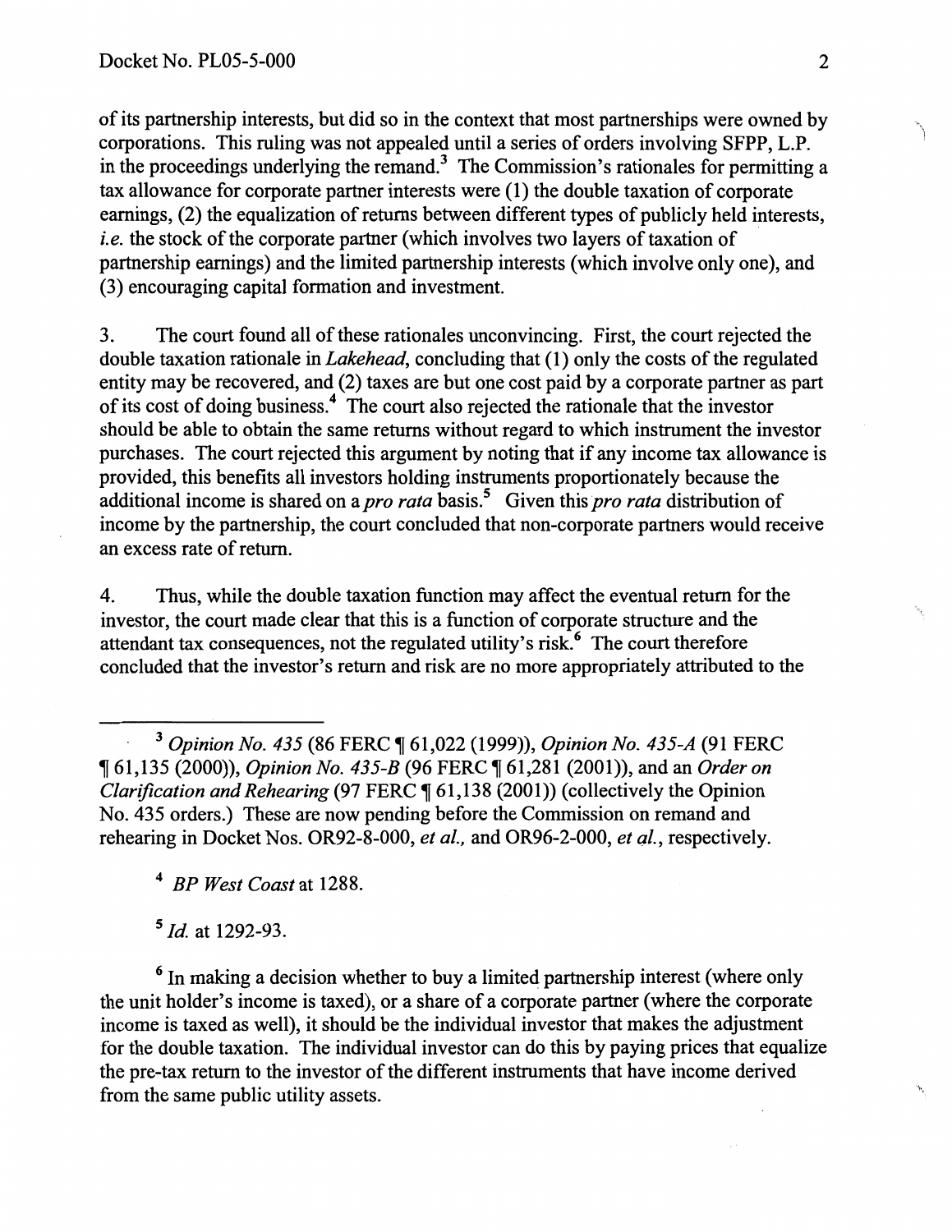regulated entity than are the investor's various costs in determining the costs or allowances that the regulated entity is permitted to recover.

5. The court also rejected the Commission's third rationale that an income tax allowance should be permitted to encourage capital to flow into public utility industries regulated by the Commission.' Throughout its analysis the court stated that the Commission's central assumption in its *Lakehead* decisions was that income taxes are an identifiable cost for the regulated entity. Thus, if a partnership paid no income taxes, or had no potential income tax liability, no cost was incurred and therefore an income tax allowance would reimburse the entity for a phantom cost. Accordingly, the court concluded that a payment for a non-existent cost was still invalid even if designed to encourage needed infra-structure investment.

6. While the court's decision addressed only the Order No. 435 opinions, it became apparent that the remand has implications for other proceedings and regulated utilities as well. As was discussed in the more recent *Trans-Elect* order,<sup>8</sup> denying a tax allowance would significantly reduce the expected returns that were the basis for the investment in that project. In light of the broader implications of *BP West Coast,* the Commission sought comments here on whether the court's ruling applies only to the specific facts of the SFPP, L.P. proceeding, or also extends to other capital structures involving partnerships and other forms of pass-through ownership. The Commission asked whether the court's reasoning should apply to partnerships in which: (1) all the partnership interests are owned by investors without intermediary levels of ownership; (2) the only intermediary ownership is a general partnership; (3) all the partnership interests are owned by corporations; and (4) the corporate ownership of the partnership interests is minimal, such as a one percent general partnership interest of a master limited partnership. The Commission also asked if(1) the court's decision precludes an income tax allowance for a partnership or other ownership interests under any of these situations, will this result in insufficient incentives for investment in energy infrastructure; (2) or will the same amount of investment occur through other ownership arrangements; and (3) are there other methods of earning an adequate return that are not dependent on the tax implications of a particular capital structure?

### II. Comments

7. After an extension of the comment period to January 21,2005, thirty-three comments were timely filed with an additional nine comments filed late. As enumerated below in greater detail, the comments advocate four general positions. While no party

<sup>7</sup>*BP West Coast.* at 1292-93.

<sup>8</sup>*Trans-Elect NTS Path 15, LLC,* 109 FERC ~ 61,249 (2004) *(Trans-Elect).*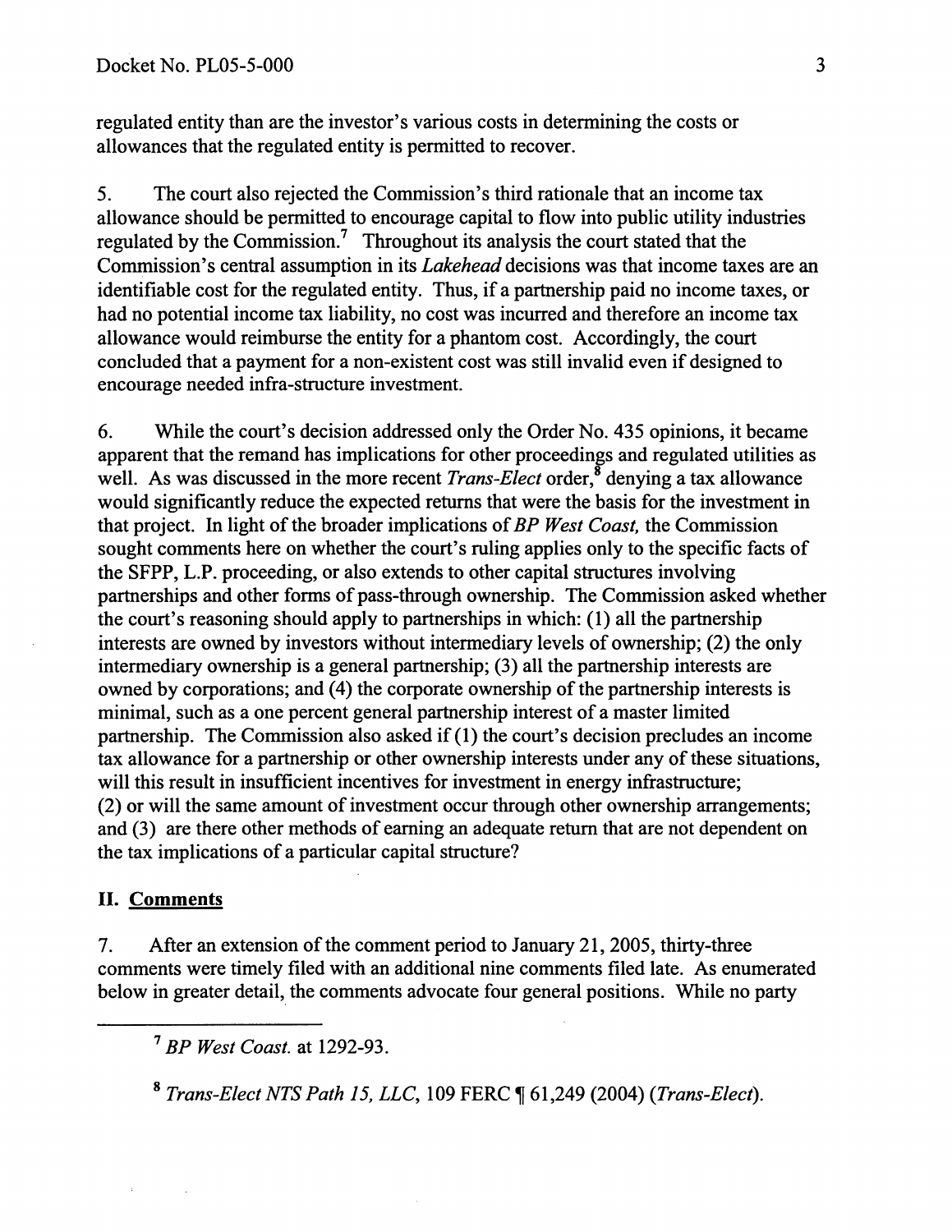argues for the continuation of the *Lakehead* doctrine in its current form, three appear to argue that an approach should be used to preserve the tax allowances now available to certain limited liability corporations (LLCs ), or possibly provide a justification for tax allowances for all partnerships and LLCs, as long as there is no additional cost to the rate payers beyond that which would have been incurred through a corporate form. Three commentors argue for granting a tax allowance if a partnership is entirely owned by a tax paying corporation filing a consolidated return. Ten argue that the tax allowance should be granted only to entities that actually pay taxes and that there should be no allowance for "phantom" taxes. Twenty-four commentors would provide a tax allowance to all entities to assure that tax factors do not control the selection of the investment vehicle. Two filings were limited to interventions or minor comments and are not discussed further in this order.<sup>9</sup>

### A. Proposals Akin to *Lakehead*

8. Three commentors expressed concern about the possible impact of the court's decision on existing public utility partnerships that include for-profit private and nonprofit public electric utilities. 10 These concerns are summarized by Wisconsin Public Power Inc. (WPPI), which asserts that the Commission should permit LLCs and partnerships to have an income allowance if the LLC demonstrates that its structure would not increase the income tax component of the cost of service to transmission rate payers. WPPI is a part owner of the American Transmission Company, LLC (ATCLLC), which owns transmission lines conveyed to it by various utilities, private and public, in Wisconsin. To maintain cash flow neutrality for its owners after the facilities were transferred to ATCLLC, ATCLLC was provided a tax allowance equal to the blended tax rate of its owners. Thus, to the extent that the income stream to a private owner would be taxed at 35 percent, ATCLLC was provided an allowance for taxes on that income. A municipality pays no taxes and therefore that portion of the income stream did not result in a tax allowance. The ATCLLC income stream is then allocated at the owner level in a way that prevents over or under-recovery.

9. WPPI states that this arrangement assured that the income stream from transmission operations would not be taxed at the operating level of ATCLLC, thus retaining the two tier structure that existed before the various private companies divested their transmission assets to ATCLLC. These two historical taxation tiers were the corporate income tax and the tax on the shareholder dividends. ATLLC states that

<sup>10</sup> Electric Power Supply Association (EPSA); Michigan Electric Transmission Company, LLC (METC); Wisconsin Public Power, Inc.

<sup>9</sup> Edison Mission Energy, which urged that the income tax allowance issue be resolved quickly, and Piedmont Natural Gas Company, Inc., which only intervened.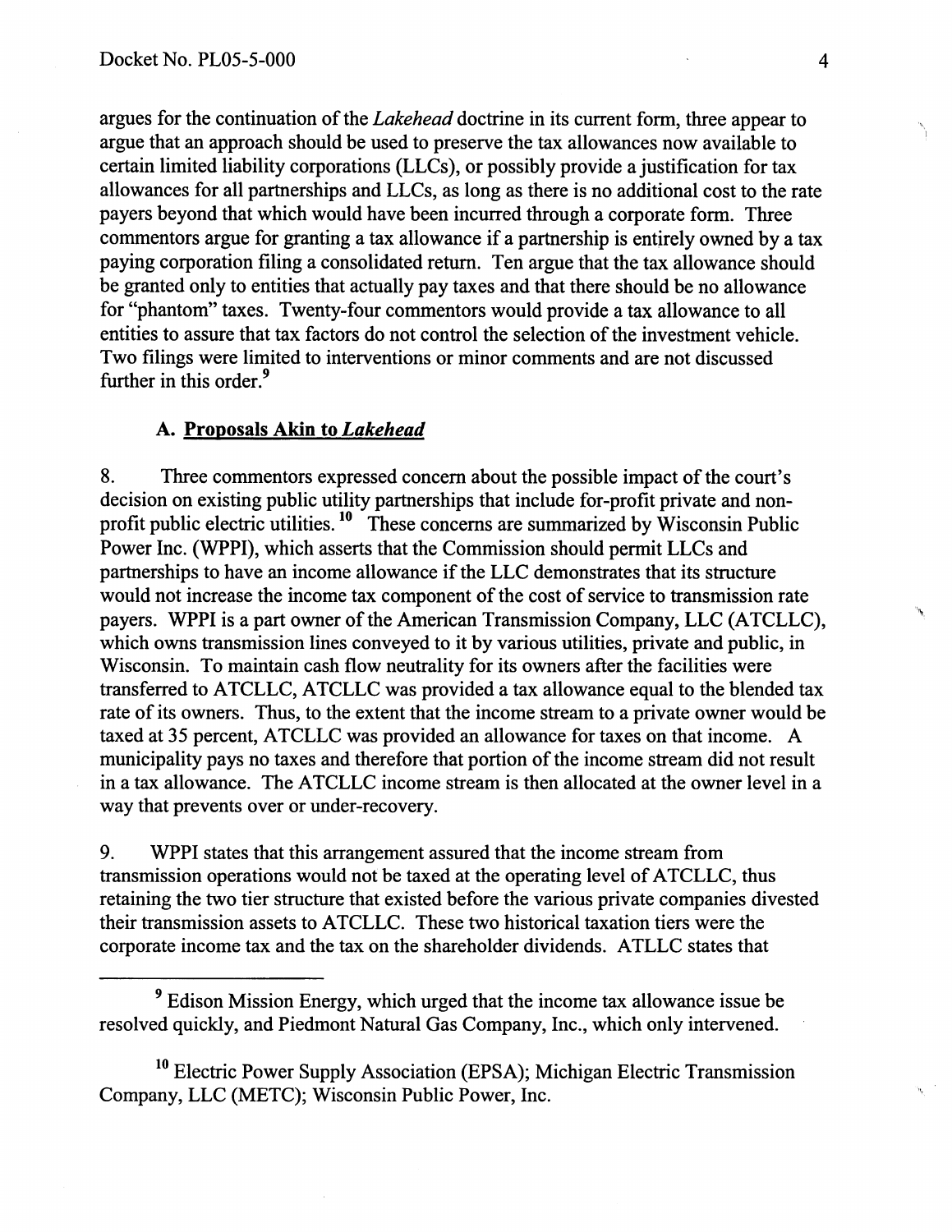without the use of the LLC form, and a tax allowance attributable to the utility income stream, the private shareholders would suffer a loss in value because of the additional level of taxation on transmission income. Thus, the value of a transmission interest in ATCLLC would be diminished below the value it had for the private corporation before the transfer of the asset. For this reason the private companies would not have transferred their assets to ATCLLC. WPPI therefore concludes that the tax allowance on the income stream of LCC that pays no income taxes itself was essential to the creation of an independent transmission system on the upper Michigan peninsula.

10. METC likewise requests a solution that would preserve the rate attributes historically extended to LLCs, consistent with the methodology first announced in the *Lakehead* cases. Most importantly, METC asserts that the Commission should take no action that would undermine existing investments in independent transmission companies that are LLCs. Thus, METC's concerns do not tum on the preservation of the *Lakehead*  doctrine as such, but that the corporate shareholders of that LLC are not deprived of the tax allowance that was built into the rates of return on the transmission assets that these firms contributed to METC's independently owned transmission system.

11. EPSA urges that the Commission affirm the *Lakehead* philosophy by providing the Court of Appeals with a better rationale. EPSA suggests that there are six basic options available to the Commission. One is to give utilities organized as corporations a tax allowance, but not partnerships. A second is to treat partnerships and corporations the same and give both a tax allowance. A third is to deny any partnerships with noncorporate owners a tax allowance but permit the allowance for partnerships owned wholly by corporations. A fourth is to readopt *Lakehead.* A fifth is to eliminate the allowance and base rates on pre-tax rates of return. A sixth is to decide matters of partnership income tax allowances on a case-by-base basis.

12. EPSA states that first option would have a serious negative consequence on raising capital for the industry, particularly with regard to large projects with multiple owners. It notes that even if corporate-owned partnerships could reorganize to qualify for a tax allowance, there are additional administrative costs that would be passed on to consumers. It further asserts that a case-by-case approach would result in uncertainty and to disqualify a partnership based on a single non-corporate partner seems unfair and hard to justify analytically. Determining returns on a pre-tax basis is likely to be controversial and difficult to implement.

13. EPSA therefore concludes that the only realistic options are (1) treating all entities the same; or (2) a continuation of the Commission's *Lakehead* policy. ESPA notes that taxes are an imputed cost based on public utility net income. As such, EPSA claims that the court ignored the fact that taxes are imputed to a utility in situations where the utility pays no actual taxes because the corporate income tax allowance is based on the regulatory book income of the utility in question. EPSA's analysis assumes that the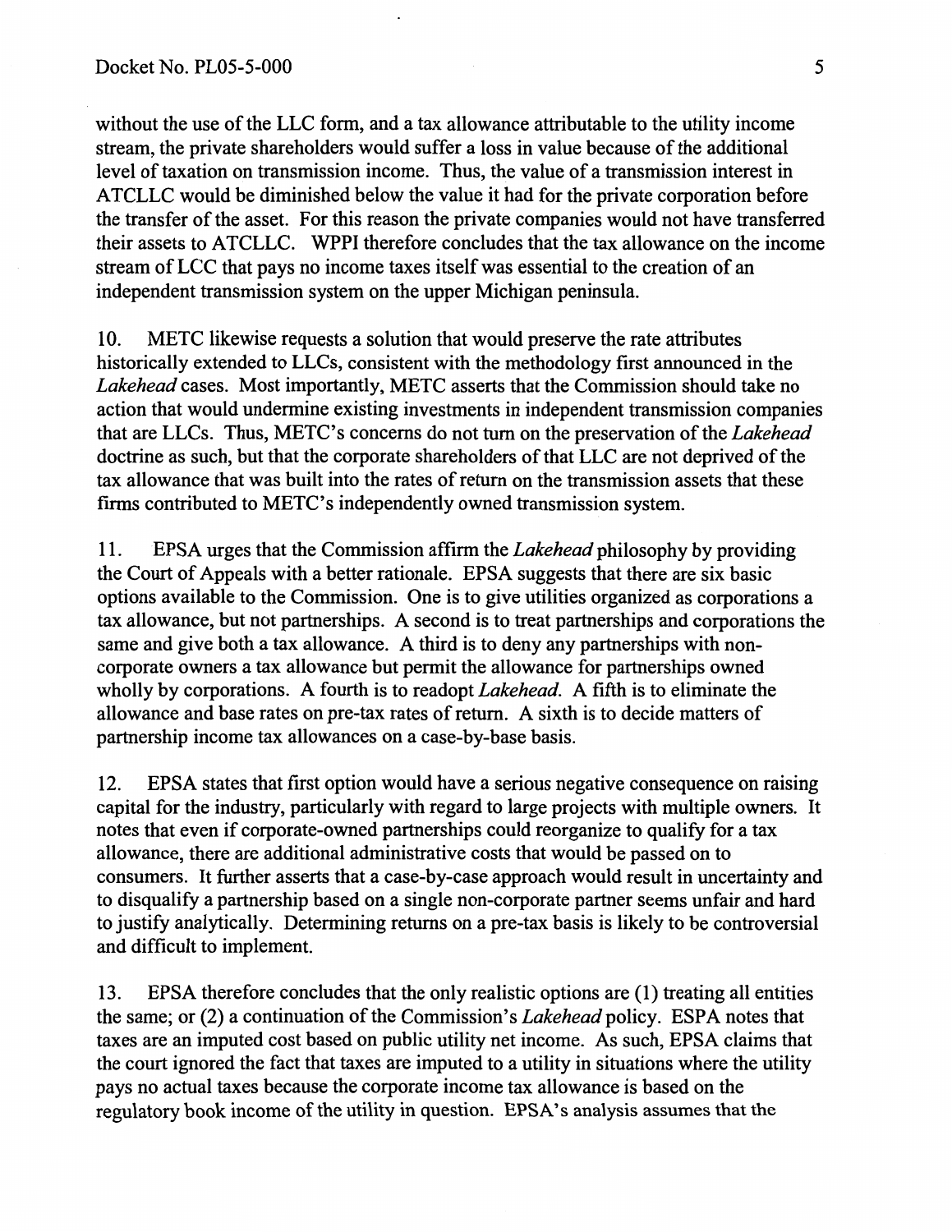required rate of return is 12 percent. EPSA then asserts that in the absence of a tax allowance, a utility subject to the 35 percent corporate income tax would only pay out dividends equivalent to 7.8 percent net income (instead of 12 percent).

14. EPSA states that in contrast, the corporate tax allowance increases the utility's pretax return on equity to 18.5 percent, which after application of the 35 percent tax rate, results in the 12 percent equity return. EPSA concludes that if an allowance is not allowed to partnerships owned by one or more corporations, the amount returned to the parent corporation will not be sufficient to attract equity investment. Since EPSA opposes an income tax allowance for pass-through entities that are not owned by a corporation, and believes it unfair to deny an income tax allowance if some of the partnership interests are not owned by a corporation, it concludes that the *Lakehead*  approach should be affirmed.

# B. If a Corporation Owns the Partnership Interests

15. Three commentors<sup>11</sup> argue that an income tax allowance should be allowed if the partnership interests are owned wholly by corporations filing a consolidated return. In support of this position, Kern River states that the Commission's stand alone rate-making policy should apply, just as it does in the case of a consolidated return that can be filed when a parent corporation owns at least 80 percent of a subsidiary's stock.<sup>12</sup> All three of these commenters assert that in the case of a regulated partnership held within a single corporation and whose income is included in a consolidated return, the income from the regulated partnership generates a tax liability that is included in the jurisdictional cost of service of the corporate group.

16. Kern River further states that there is no question that income generated by a partnership within a corporate group creates an income tax liability for the group. This is because, while the partnership is not taxed directly, its income is flowed through to the corporations that hold the partnership interests. Duke Energy further asserts that *BP West Coast* was not intended to invalidate an income tax allowance for pass-through entities owned by corporations and at a minimum that decision should be restricted to its

<sup>12</sup> The stand-alone policy provides that income tax allowance of a corporate subsidiary should be determined based on the actual or potential income tax obligation of that subsidiary. Thus, the amount of the allowance is not based on the tax obligation of the parent company in the test year in which the consolidated return is filed. *See City of Charlottesville v. FERC,* 774 F.2d 1205 (D.C. Cir. 1985) *(City of Charlottesville).* \

,,

<sup>&</sup>lt;sup>11</sup> Duke Energy Corporation; Kern River Gas Transmission Company (Kern River); Texas Gas Transmission, LLC.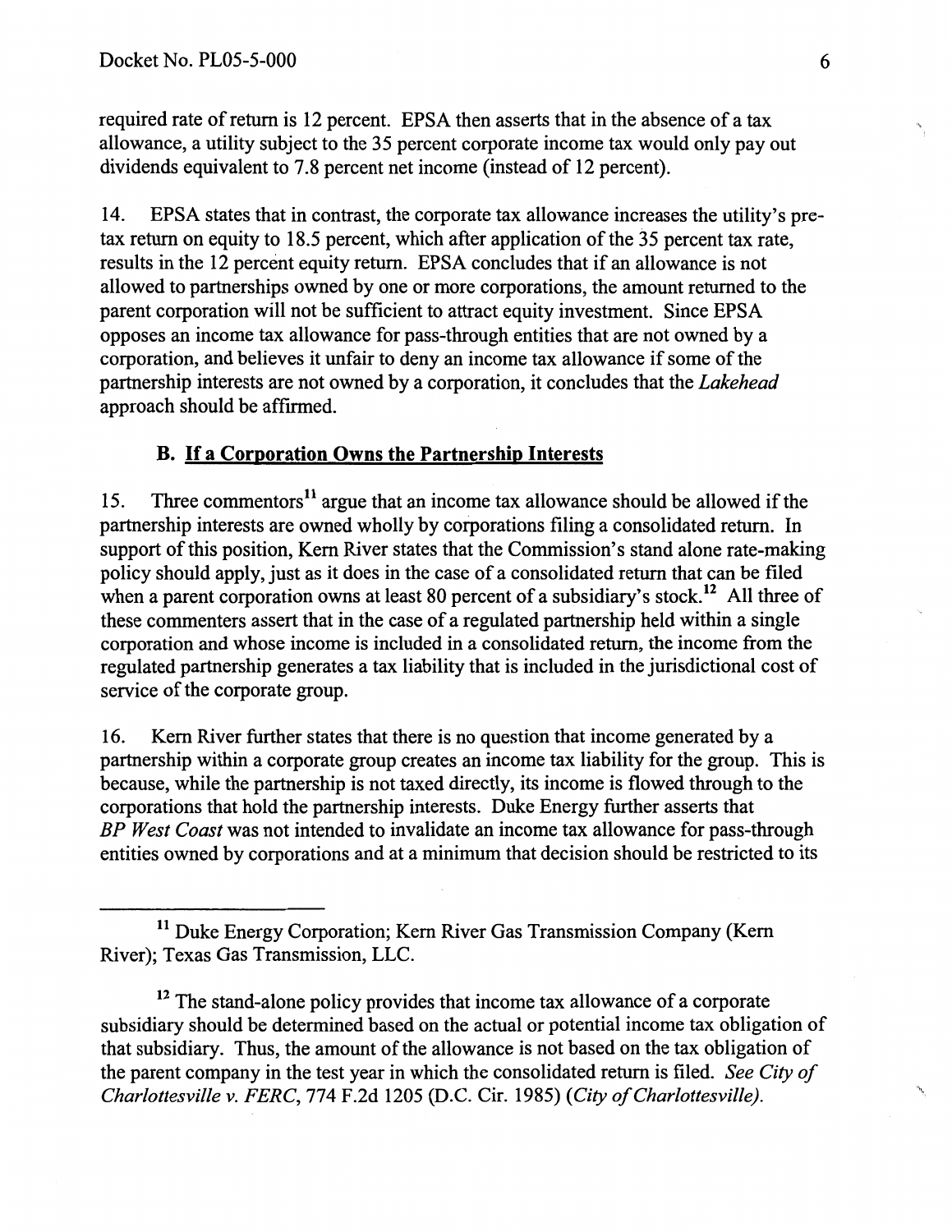facts.<sup>13</sup> Thus, regardless of the corporate structure, the income a partnership generates is a part of the consolidated group's taxable income, and therefore generates a corporate tax liability. These commenters therefore assert that a partnership that is wholly owned by a corporation should be granted an income tax allowance.

# C. Opposition to Any Allowance if Taxes are not Actually Paid

17. Ten commentors assert that there should be no tax allowance for any entity that does not actually pay income taxes or has a potential liability for such taxes.<sup>14</sup> Only one such commentor, the NGSA, suggests that the court's ruling should be applied on a caseby-cases basis. All others assert that the court's holdings should be applied uniformly to all partnerships, LLCs, or similar pass-through entities, thus creating a single uniform rule. Thus, there would be no income tax allowance for any partnership or LLC, including those owned by corporations that do not have an actual or potential income tax liability. They assert that the court's decision is binding on the Commission, and that there should be no income tax allowance for partnerships that do not pay income taxes.

18. They assert that any such phantom taxes will result in a significant increase in rates to customers or consumers. This is because the gross-up for the income tax allowance could result in as much as a 60 percent increase in the rate of return on equity assuming that the regulated entity is allowed a twelve percent rate of return on equity.<sup>15</sup> Any grossup from the tax allowance represents an increase in return for entities that may be already charging unjust and unreasonable rates even if a tax allowance were excluded. Rather than provide an inflated return, they assert that any needed incentives for increased investment should be provided by special actions to increase the pre-tax rate of return. Given this alternative, denying a tax allowance will not act as a disincentive to investment in infra-structure facilities.

19. In addition, BP West Coast Products asserts that the inquiry in Docket No. PL05-5- 000 was prompted by *ex parte* communications to the Commission and therefore no determinations of any specific income tax issues should be made in this proceeding. It further asserts that the partners investing in SFPP's parent entities will rarely pay taxes on the income generated by that partnership and that many such master limited partnerships

13 Kern River at 7-8; Duke Energy at 4-5.

<sup>14</sup> Air Transport Association of America, Inc.; American Public Gas Association; BP West Coast Products; Calpine Corporation; Canadian Association of Petroleum Producers; Missouri Public Service Commission; Natural Gas Supply Association (NGSA); National Rural Electric Cooperative Association; Society for the Preservation of Oil Pipeline Shippers; and Valero Marketing and Supply Company.

15 *See* BP West Coast Products at 6; NGSA at 3.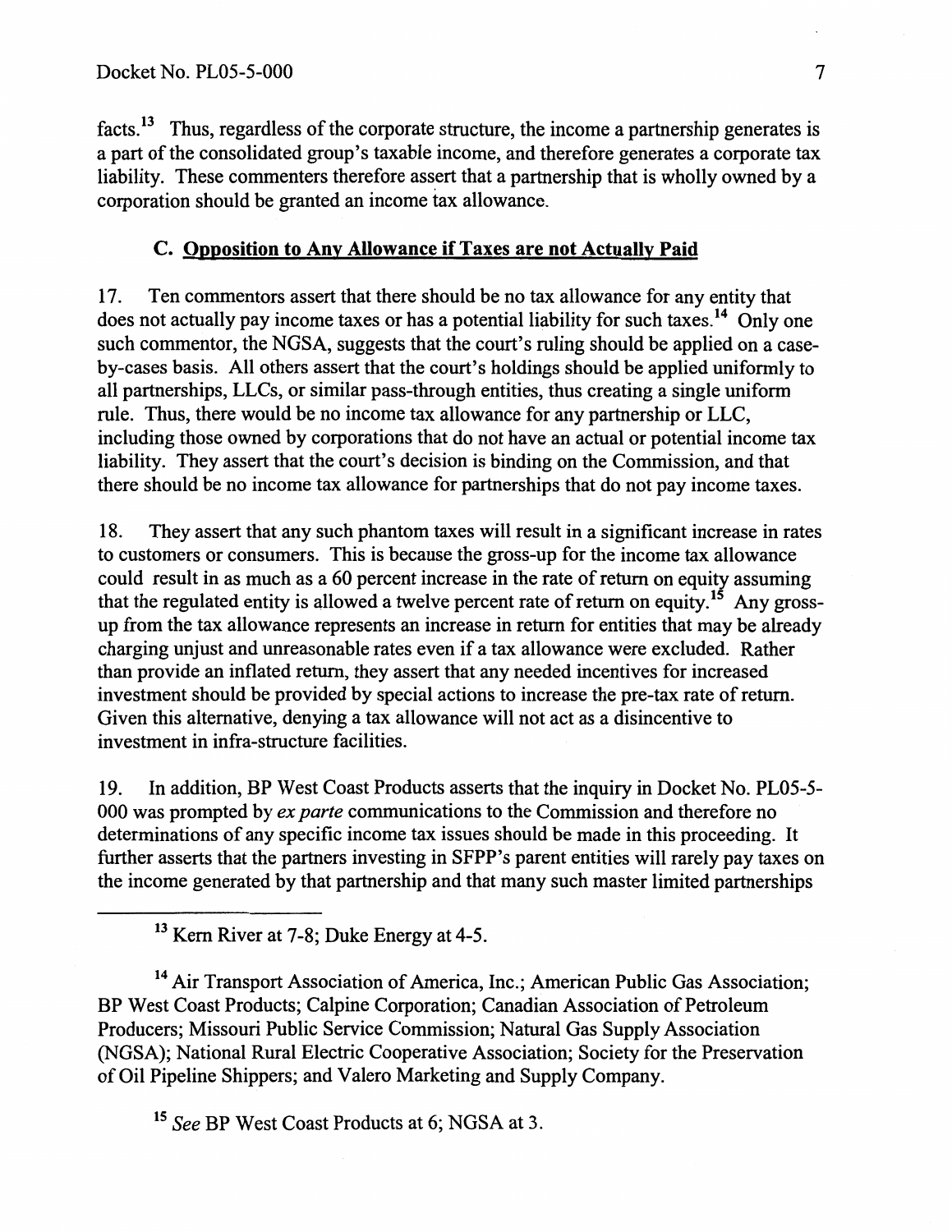(MLP) are intended to act as tax shelters that remove cash from existing pipelines. BP West Coast Products concludes that providing MLPs an income tax allowance is not necessary to encourage new investment and that this should be done by providing an increased pre-tax rate of return

20. At bottom, these commentors base their argument on three central points in the *BP West Coast* opinion. The first is that "where there is no tax generated by the regulated entity, either standing alone or as part of a consolidated group, the regulator cannot create a phantom tax in order to create an allowance to pass-through to the rate payer."<sup>16</sup> The second is that it is not "the business of the Commission to create a tax liability where neither an actual nor estimated tax is ever going to be paid or incurred on the income of the utility in the rate making proceeding."<sup>17</sup> The third is even if an income tax allowance is necessary to implement a congressional mandate designed to encourage investment in public utility facilities, the court concluded was inadequate to create an allowance for fictitious taxes. <sup>18</sup>

## D. Comments Supporting a Tax Allowance for All Entities

21. Twenty-four commentors<sup>19</sup> support a tax allowance for all entities investing in public utility enterprises. These commentors start from the premise that the court did not have before it the realities of partnership or LLC taxation and as such did not address

<sup>16</sup>*BP West Coast* at 1290.

 $17$  *Id.* at 1292.

<sup>18</sup>*/d.* at 1292-93.

19 Alaska Gas Transmission Company, LLC; American Gas Association (AGA); Association of Oil Pipe Lines (AOPL); American Transmission Company, LLC; Duke Energy Corporation; Edison Electric Institute and the Alliance of Energy Suppliers, filing jointly; Enbridge Inc. and Enbridge Energy Partnerships; Enterprise Products Partners, L.P.; Guardian Pipeline; Hardy Storage Company, LLC; INGAA; Interested Gas Pipeline Partnerships; Kaneb Pipe Line Operating Partnership, L.P.; Kayne Anderson Capital Advisors and Kayne Anderson MLP (Kayne); Kinder Morgan Interstate Gas Transmission, LLC, Trailblazer Pipeline Company, and Transcolorado Gas Transmission Company, filing jointly; MidAmerica Energy Company; Millennium Pipeline Company, L.P.; Plains Pipeline, L.P.; Publicly Traded Limited Partnerships; Northern Border Pipeline Company; Shell Pipeline Company, L.P.; Tortoise Energy Infrastructure Corporation; Trans-Elect, Inc.; Trans-Elect NTD Path 15, LLC; Wisconsin Electric Power Company and Edison Sault Electric Company, filing jointly; and WPS Resources Corporation (WPSR).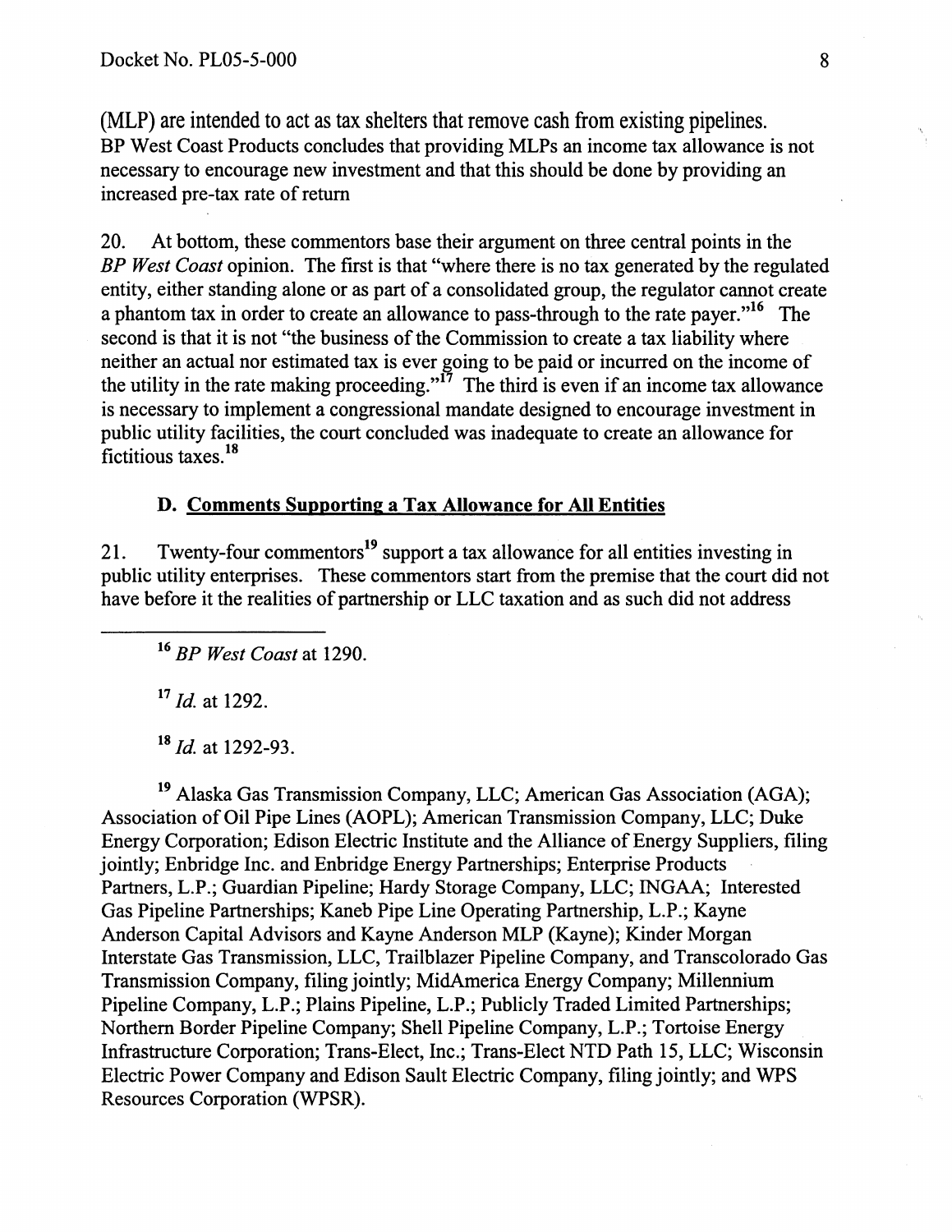them. These commenters thus believe there is no barrier to considering the issue of tax allowances for partnerships in light of the fuller record presented in this proceeding. In fact, some state that this proceeding is an opportunity to reconsider the Commission's *Lakehead* decision, which they believe was incorrect, and to return to the Commission's *pre-Lakehead* policies. In this regard, they conclude, contrary to the court's statement in *BP West Coast* and the Commission's *Lakehead* decision, income taxes are not like all other costs. Unlike operating expenses such as office supplies, rent, or wages, they argue that income taxes are imposed on, or imputed to, a public utility's income, and as such income taxes are not a cash deduction from operations. Because the income tax allowance is imputed, it is grossed-up on the utility's allowable dollar return rather than functioning as a charge against operating income. Thus, the income tax allowance is a function of the equity return, and in turn generates the cash flow that is used to pay the utility income taxes. $20$ 

22. Proceeding from the premise that income taxes are an imputed cost on income, these twenty-four commentors assert that whether the entity is a corporation or a partnership, there is an actual or potential income tax liability generated by utility income. In turn, it is utility income that generates the cash flow used to pay the income taxes. They claim that this is true whether the income tax is actually paid by a corporation as the first tier investor, or the partners of a partnership as the first-tier investors. They defme a first tier investor is one that invested funds in assets that are generating the public utility income. These commentors stress that the critical point is that while a partnership owns the public utility assets, it is a flow-through entity whose income is taxed not at the partnership level, but is taxed to and paid by the individuals or entities that own the partnership interests.

23. Thus, they state that in the case of a partnership, the partners include the utility income in their income tax returns and the tax on utility income is paid at that point.<sup>21</sup> The tax on this income is paid whether or not cash distributions are made to the partners.

 $21$  The individual partner files a Form1040 tax return and pays the marginal individual tax rate on the utility income. The corporate partner files a Form 1120 tax return and pays the marginal corporate tax on the utility income. At the current time the maximum marginal tax rate in both cases is 35 percent. *See* EEl's comments at I 0-11 for a concise summary of partnership tax law and filing procedures.

 $20$  Thus, for example, if gross revenues are \$500, and operating expenses such as rent, fuel, labor, interest, repairs, and depreciation of \$400 are charged against gross revenues, this would leave operating income of \$100. Assuming this equals the allowed equity return, the corporate tax on this \$100 would be \$35. The \$100 is therefore grossed up to approximately \$154 to leave a \$100 return after payment at an income tax rate of 35 percent. *See* Northern Border at 5-7 and 16; INGAA at 16.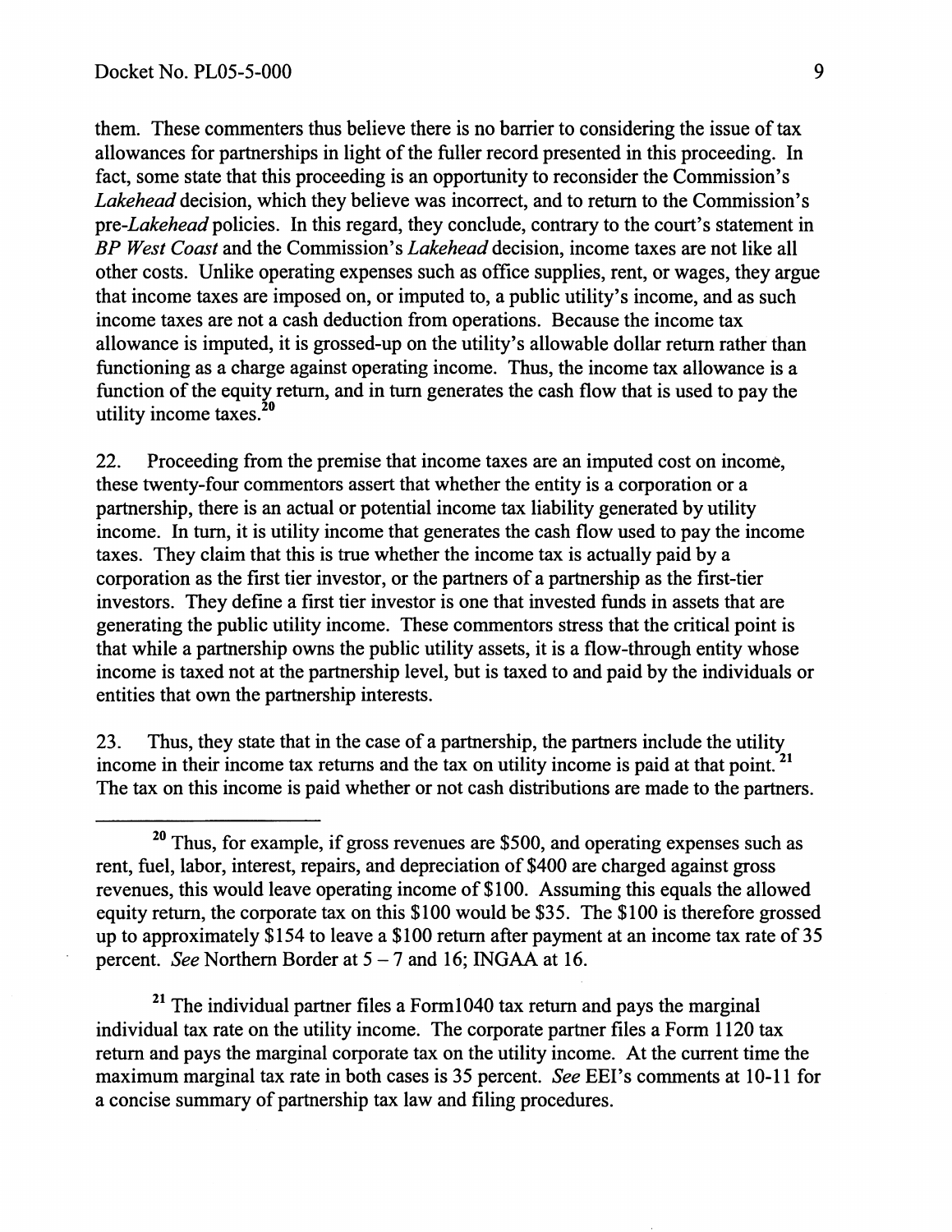In contrast, a corporation that owns a public utility asset is the taxpaying entity on the income generated by utility income. These commentors assert that, as with a partnership, the tax on this first tier income is paid whether or not dividends are paid to the corporation's shareholders. The commentors therefore assert that there is no phantom tax liability on partnership income. This is because the tax liability on utility income is real, but it is paid by the partners rather than by a corporation that functions as a separate taxpaying entity.

24. These commentors also start from the basic regulatory premise that a utility must earn a return comparable to that of investment opportunities of similar risk if it is to attract investment.<sup>22</sup> They state that concept refers to the after tax, not the pre-tax, return to the investor in the utility assets is the standard used in public utility rate making regardless of the form of the ownership. Thus, if the after tax return must be 12 percent to attract capital, then all first tier investors in the utility assets must have a reasonable opportunity to earn a 12 percent after tax return if the utility is to attract capital. If partnerships are not permitted a tax allowance on utility income, then cash will not be generated to pay the taxes due on that utility income, and the partnership form of ownership would not be competitive with the corporate form.

25. These commentors also provide various numerical examples of how income tax returns would differ if partnerships are not provided a tax allowance. Assuming that \$100 is the after tax return required return to attract capital, the court's decision would permit a tax allowance sufficient to cover the 35 percent maximum corporate tax that would be paid on corporate income. The gross-up to achieve the after-tax return is about 54 percent and generates the cash flow to pay the tax. Thus, after the corporate income tax is paid, the after-tax return is  $$100.<sup>23</sup>$ 

26. If a partnership is permitted an income tax allowance, the result is the same because the maximum personal income tax allowance is also 35 percent. As with a corporation, the income tax allowance could provide the individual partners with the cash to pay the taxes on utility income, and therefore results in an after tax return of \$100, the allowed regulatory return. However, if an income tax allowance is not allowed the partnership, then the partners must pay a \$35 income tax on \$100 of utility income, leaving them with only an after-tax return of \$65. Therefore these commentors conclude that partnerships must be granted an income tax allowance to make the partnership and corporate business forms equally attractive because the tax implications are the same.

<sup>22</sup>*F.P.C. v. Hope Natural Gas,* 320 U.S. 591, 603 (1943).

<sup>23</sup> *See* INGAA at 16-17; EEl at 13-14; Northern Border at 3-5, 7-8.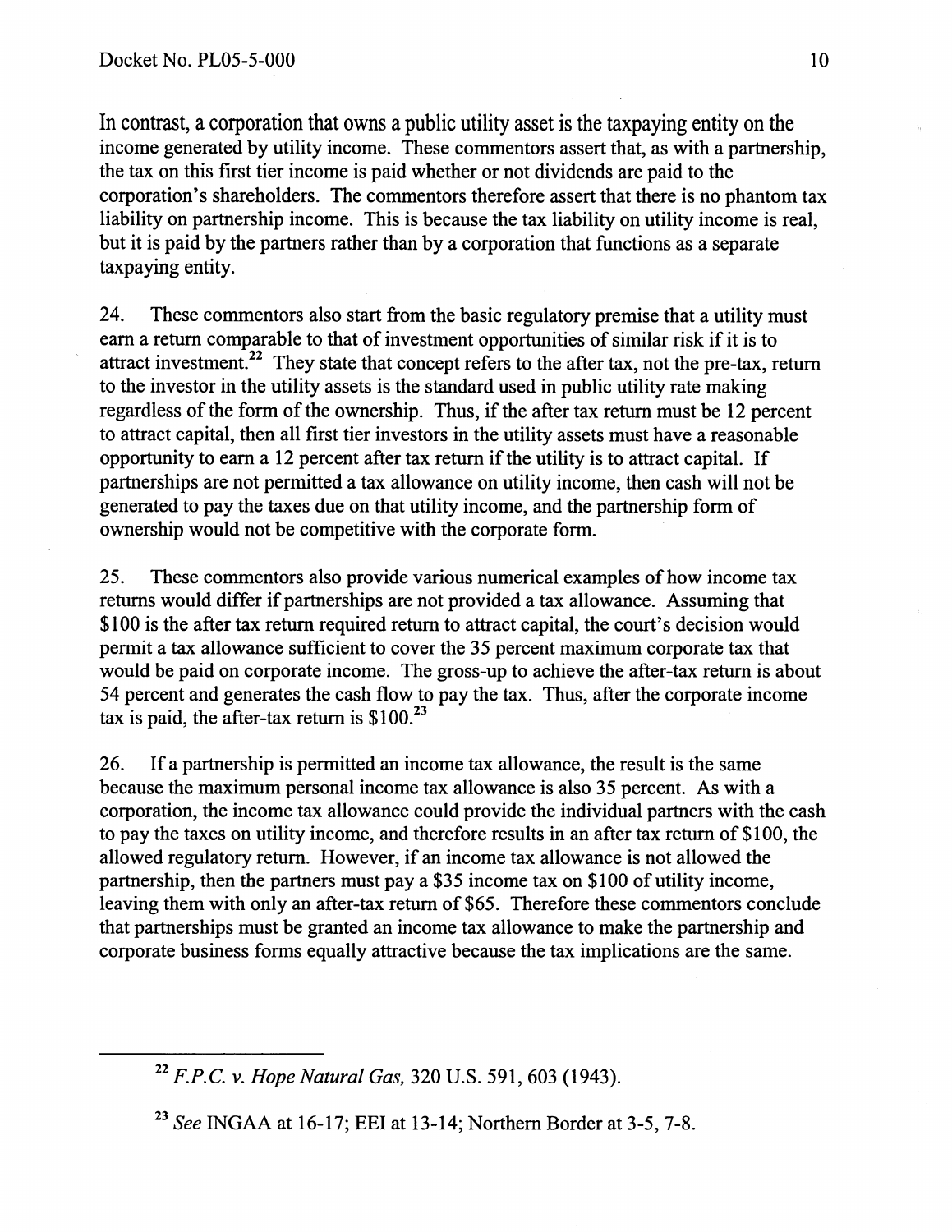27. These commentors also explore some secondary tax factors to demonstrate the need for a partnership tax allowance if such entities are to be a competitive vehicle for investments. While taking some pains to avoid the double taxation issue discussed by the Court of Appeals, they point out that without an income tax allowance partnerships are not competitive with corporations for the individual investor who files a Form 1040 income tax return. As noted in the previous example, without a partnership income tax allowance, the after tax return to a corporate investor is \$100 and to the partnership investor it is \$65. Assuming that that the corporation pays out all \$100 in dividends, the income tax for the Form 1040 individual investor is \$15, with a resulting after tax return of\$85.

28. Thus, they assert, for a Form 1040 individual investor who has the option of investing either in a corporation or partnership, the partnership is not competitive if, all other things being equal, there is no partnership tax allowance. Moreover, if a corporation owns less than 80 percent of a subsidiary corporation, the subsidiary's dividends are taxed. Pursuing the previous numerical example, if the ownership is greater than 20 percent or less than 80 percent, the 20 percent of the subsidiary's dividends are taxed, or a 7 percent tax differential at the 35 percent bracket. If the ownership is less than 20 percent, 30 percent of the subsidiary's dividends are taxed, or a 9.5 percent tax differential at the 35 percent rate. This increases the cost of participating in large projects in which risk sharing is a consideration.

29. These commentors also assert that there are other significant administrative and commercial advantages to partnerships beyond facilitating risk sharing. Benefits include the ability of some entities, such as municipalities or public transmission owners, to participate in partnerships, but not corporations, avoiding the expense involved in corporate charters, by-laws, shareholder meetings, and greater flexibility in making contributions in-kind and in distributing of earnings. They also argue that Congress clearly intended that utility firms were to be eligible for partnership treatment in order to encourage investment, and that the court's ruling undercuts this important purpose.

30. Finally, these commentors assert that numerous large public utility investments have been made in recent years relying on the tax allowance to provide part of the required after-tax return.24 They note that as was discussed in the recent *Trans-Elect* 

<sup>&</sup>lt;sup>24</sup> These commentors include Algonquin Gas Transmission, LLC; Alliance Pipeline, L.P; ATLLC; East Tennessee Natural Gas, LLC; Egan Hub Partners, L.P.; Enbridge Pipeline; Horizon Pipeline Company, LLC; Great Lakes Natural Gas Pipeline; Green Banks Gas Pipeline, LLC; Gulfstream Natural Gas Pipeline; Iroquois Gas Transmission Company; Islander East Pipeline Co, LLC; Kinder Morgan Interstate Gas Transmission, LLC; Maritimes & Northeast Pipeline; Market Hub Partners, L.P.; METC; Moss Bluff Hub Partners, L.P; North Baja Pipeline LLC; Portland Natural Gas Transmission System; Texas East Gas Transmission, LLP; TransCanada Corporation;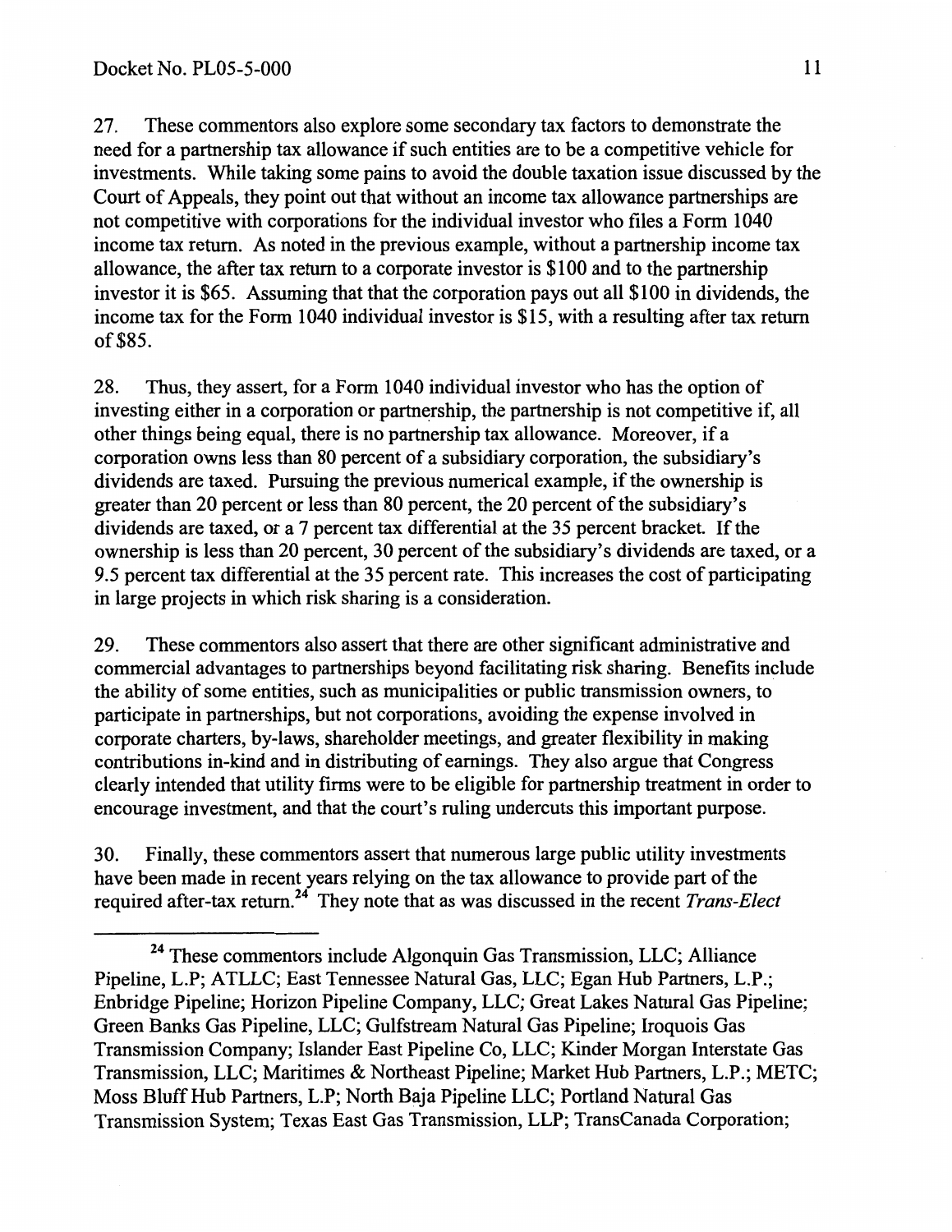order,<sup>25</sup> denying a tax allowance would significantly reduce the expected returns that were the basis for that badly needed investment. They provide lists of numerous publicly traded partnerships that have substantial amounts of equity, and assert that some of these partnerships have made significant additional investments in reliance on the income tax allowance.<sup>26</sup> For these reasons these commentors conclude that all entities investing in utility operations, and generating utility income, should be permitted an income tax allowance. As discussed in the WPPI and EEl comments, the size of the allowance would be determined by the weighted maximum tax rate of the partners involved. Any problems of over- or under recovery would be ·adjusted within the partnership structure to assure that the benefits of any income tax allowance would not flow to a partner that had no actual or potential income tax liability.

## III. Discussion

31. The issue is under what circumstances, if any, an income tax allowance should be permitted on the public utility income earned by various public utilities regulated by the Commission. As stated earlier, while the court's decision in *BP West Coast* only addressed the particulars of a certain oil pipeline, the numerous comments submitted here indicate that partnerships or other pass-through entities are used pervasively in the gas pipeline and electric industries as well. Upon review of the comments, there appear to be four possible choices: ( 1) provide an income tax allowance only to corporations, but not partnerships; (2) give an income tax allowance to both corporations and partnerships; (3) permit an allowance for partnerships owned only by corporations; and ( 4) eliminate all income tax allowances and set rates based on a pre-tax rate of return.

32. Given these options, the Commission concludes that it should return to its pre-*Lakehead* policy and permit an income tax allowance for all entities or individuals owning public utility assets, provided that an entity or individual has an actual or potential income tax liability to be paid on that income from those assets. Thus a taxpaying corporation, a partnership, a limited liability corporation, or other pass-through entity would be permitted an income tax allowance on the income imputed to the corporation, or to the partners or the members of pass-through entities, provided that the corporation or the partners or the members, have an actual or potential income tax

Trans-Elect ND-15; Tuscarora Gas Transmission Company; Saltville Gas Storage Company, L.L.C; and Shell Pipeline Company.

<sup>25</sup> Trans-Elect NTS Path 15, LLC, 109 FERC ¶ 61,249 (2004) (Trans-Elect).

<sup>26</sup>*See* comments of: Duke Energy Corporation at 9-10, 30; Enbridge Inc and Enbridge Energy Partners at 4-5; Gas Pipeline Partnerships at 2-4; Millennium Pipeline Company, L.P. at 2; Northern Border Pipeline Company at Appendix A; Publicly Traded Partnerships at 13-14.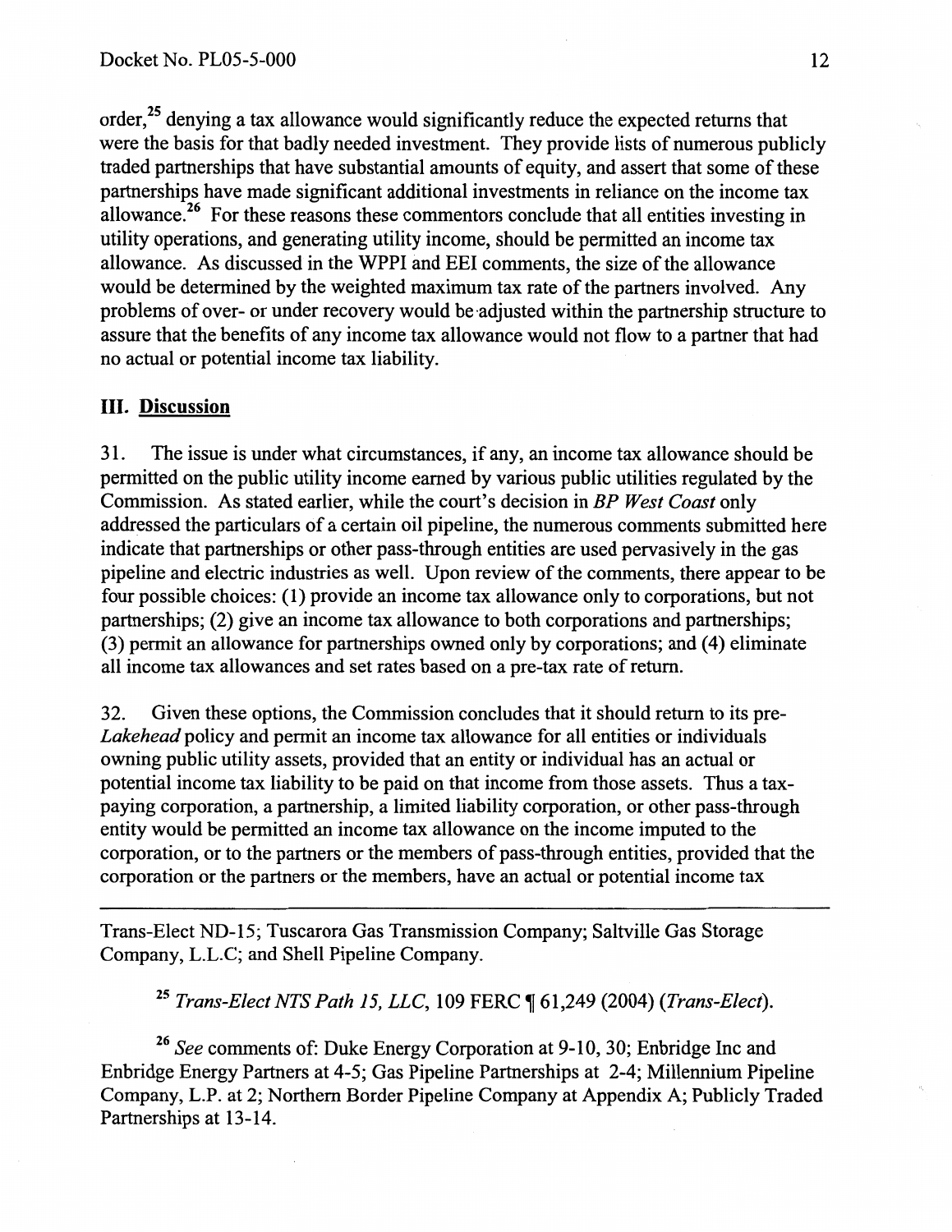liability on that public utility income. Given this important qualification, any passthrough entity seeking an income tax allowance in a specific rate proceeding must establish that its partners or members have an actual or potential income tax obligation on the entity's public utility income. To the extent that any of the partners or members do not have such an actual or potential income tax obligation, the amount of any income tax allowance will be reduced accordingly to reflect the weighted income tax liability of the entity's partners or members.<sup>27</sup>

33. In reaching this conclusion, the Commission expressly reverses the income tax allowance holdings of its earlier *Lakehead* orders. As stated in EEl's comments, *Lakehead* mistakenly focused on who pays the taxes rather than on the more fundamental cost allocation principle of what costs, including tax costs, are attributable to regulated service, and therefore properly included in a regulated cost of service.<sup>28</sup> Relying on *BP West Coast,* some commenters assert that because a pass-through entity pays no cash taxes itself, this results in a phantom tax on fictional public utility income. However, the comments summarized in sections A and D of Part II of this policy statement demonstrate that this assumption was incorrect. While the pass-through entity does not itself pay income taxes, the owners of a pass-through entity pay income taxes on the utility income generated by the assets they own via the device of the pass-through entity.<sup>29</sup> Therefore, the taxes paid by the owners of the pass-through entity are just as much a cost of acquiring and operating the assets of that entity as if the utility assets were owned by a

<sup>28</sup>EEl comments at 8. In support of this point several commenters cite to *City of Charlottesville, supra,* note 12, for the proposition that a tax cost involves real taxes but not necessarily require that cash taxes be paid by the regulated entity. *See* EEl at 11-13; INGAA at 12-13; Joint Comments of the Interested Gas Pipeline Partnerships at 10-12; AOPL at 8-9.

 $29$  The comments and numerical examples submitted by the EEI, INGAA, and Northern Border demonstrate that under partnership law the partners, or members, of pass-through entities pay taxes on the public utility income of the operating entities that they control through the partnership or other pass-through entity. *See* EEl at 13-15; INGAA at 15-17; Northern Border at 5-8; Shell Pipeline Company LP at 4; and WPS Resources at 14-16.

 $27$  This is a technically complex issue that would be addressed in individual rate proceedings as suggested by EEl and WPPI.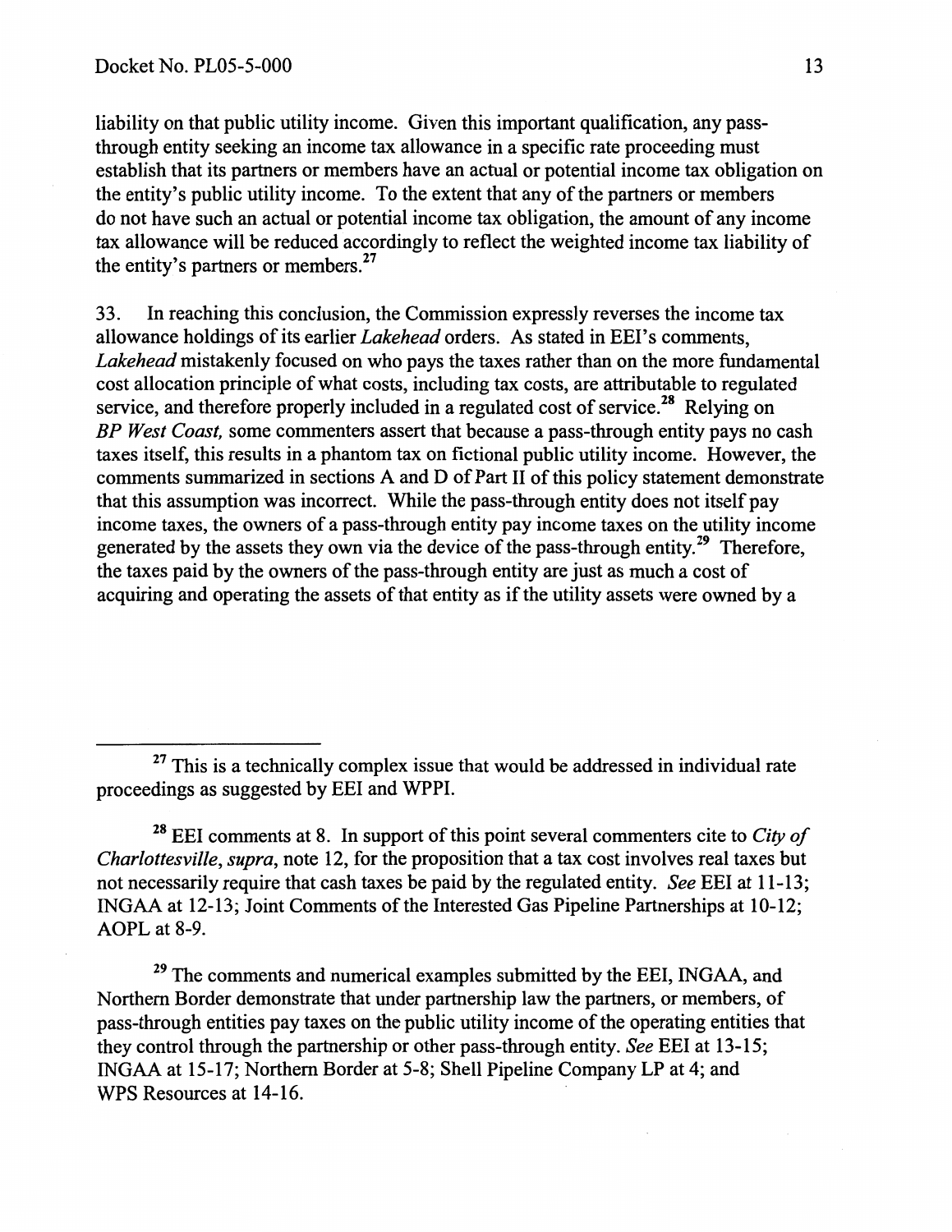corporation. The numerical examples discussed in sections A and D of Part II of this policy statement also establish that the return to the owners of pass-through entities will be reduced below that of a corporation investing in the same asset if such entities are not afforded an income tax allowance on their public utility income.<sup>30</sup>

34. As several commentors point out, a detailed discussion of the realities of partnership tax practice was not before the court when it reviewed the Opinion No. 435 orders. Because public utility income of pass-through entities is attributed directly to the owners of such entities and the owners have an actual or potential income tax liability on that income, the Commission concludes that its rationale here does not violate the court's concern that the Commission had created a tax allowance to compensate for an income tax cost that is not actually paid by the regulated utility. As explained in detail by the comments summarized in sections A and D of Part II of this order, the reality is that just as a corporation has an actual or potential income tax liability on income from the first tier public utility assets it controls, so do the owners of a partnership or LLC on the first tier assets and income that they control by means of the pass-through entity.

35. The first tier income involves the investors in the pass-through entity holding the specific physical assets that are generating the public utility income that results in a potential or actual income tax liability. In the case of Trans-Elect, this would be the investment that the partnership made in the upgrade to the Path 15 transmission line in California. As discussed in *Trans-Elect, supra,* the owners of Trans-Elect NTD Path 15, LLC, are a Subchapter C corporation (PG&E) and one LLC, Trans-Elect, LLC.<sup>31</sup> If no income tax allowance is permitted on Trans-Elect NTD Path 15's public utility income, the return to the investing entities would be less than if PG&E had invested directly in the line.

<sup>31</sup>*Trans-Elect, supra, note 8, at PP 2-4.* Trans-Elect develops merchant transmission lines. Trans-Elect comments at 1-2.

 $30$  The record suggests that there is a substantial amount of existing investment at issue in this proceeding. *See* Duke Energy at 2 (75 percent of \$14.4 billion in energy infrastructure invested for the years 2001 through 2003 is in pass-through entities); Enbridge, Inc. at 4 ( ownership interests in over 20,000 miles of crude oil, petroleum products, and natural gas pipelines); Enterprise Products Partners, L.P. at 1 (enterprise value of approximately \$14 billion); Kaye Anderson at 1 (in excess of \$1 billion in MLP equity); Publicly Traded Partnerships at 1-2, 13 (Figure 1 and text, market capitalization of publicly traded partnerships of\$47.3 billion in 2004), and at 14, table of publicly traded partnerships owning and operating energy pipelines (market capital \$38.5 billion.)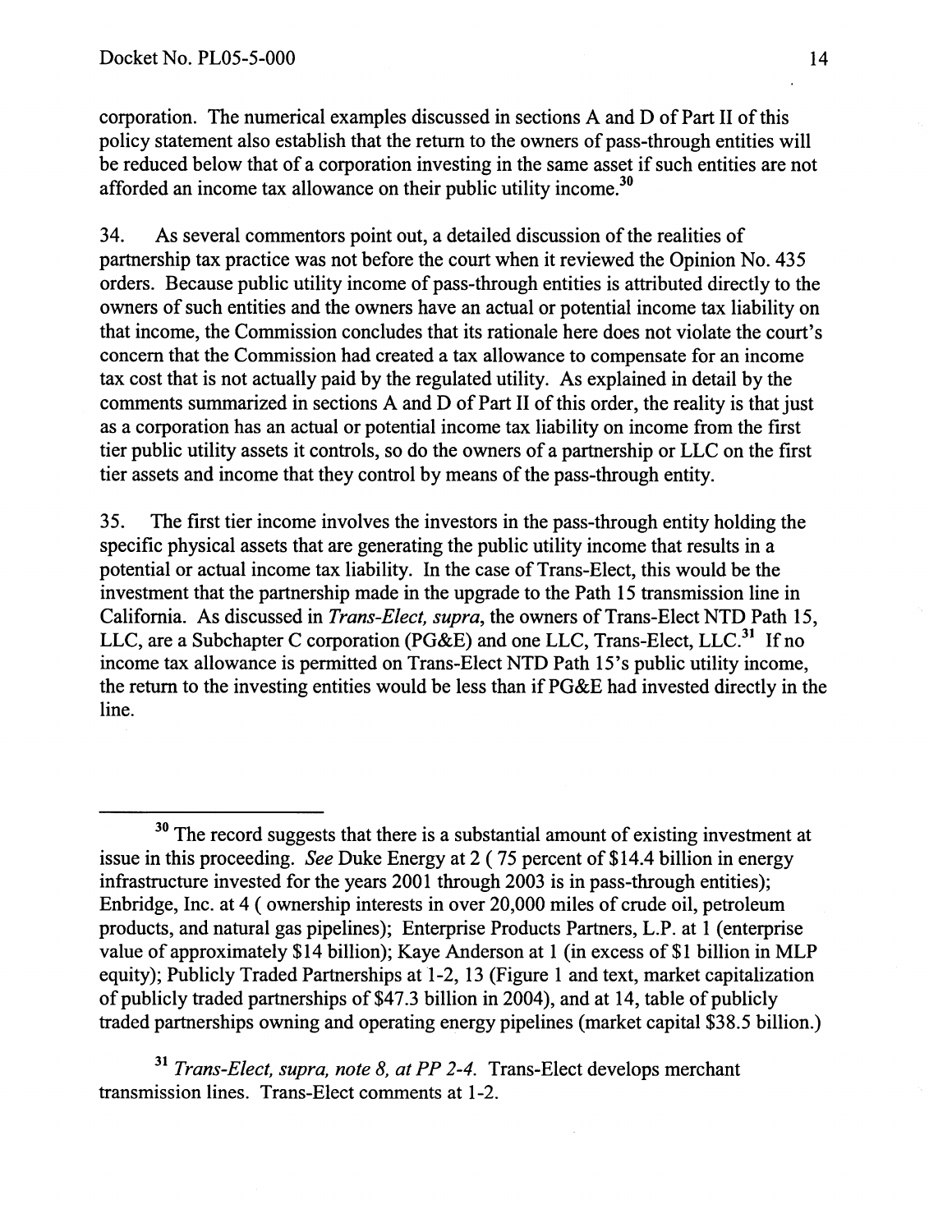36. As set forth in the previously cited examples provided in the comments discussed in section D of Part II of this policy statement, termination of the allowance would clearly act as a disincentive for the use of the partnership format for two reasons. First is the difference in the nominal return itself. The second is that the income taxes paid by two corporations investing in this situation would increase because one or both would not be able to benefit from the tax advantages of a consolidated income tax return.<sup>32</sup> It should be noted that if such first tier assets are owned only by Subchapter C corporations, their rates would include an income tax allowance designed to recover the 35 percent maximum corporate marginal tax rate.<sup>33</sup> The same result obtains if the assets are owned by a partnership or an LLC that is in turn owned either by Subchapter C corporations or by individual investors.

37. Thus, the policy the Commission is adopting should not result in increased costs to public utility ratepayers, and may actually reduce them if a partnership or LLC has a lower weighted marginal tax rate and fewer administrative expenses than the normal corporate ownership form. 34 The Commission therefore concludes that, as is argued by the commentors urging an income tax allowance for all public utility entities, providing an income tax allowance to partnerships in proportion to the interests owned by entities or individuals with an actual or potential income tax liability does not create a phantom income tax liability. The fact that some partnerships or LLCs may be used for fmancial investments rather than for making infrastructure investments does not warrant a different

 $32$  As discussed in the comments, if a Subchapter C corporation owns 80 percent or more of a subsidiary, there is no income tax paid by the subsidiary. All taxation is at the parent level through the use of a consolidated return. *See* Northern Border at 6-7 and 11-12; INGAA at 15-17.

<sup>33</sup> This analysis suggests that if partnerships and limited liability companies are not permitted to have an income tax allowance, there are strong incentives to shift to the taxable corporate ownership form. This could be done by converting a partnership to an LLC and then electing to have that entity taxed as a Subchapter C corporation. Once this was done, then the newly taxable entity, which would be operating the very same assets as it did as a pass-through entity, would be entitled to a 35 percent income tax allowance. *Cf.* AOPL at 9.

<sup>34</sup> As discussed in the WPPI and EEI comments, if a partnership or LLC has municipal governments as some of the partners or LLC members, the tax allowance is reduced because municipalities and their operating entities have no actual or potential income tax liability on utility income.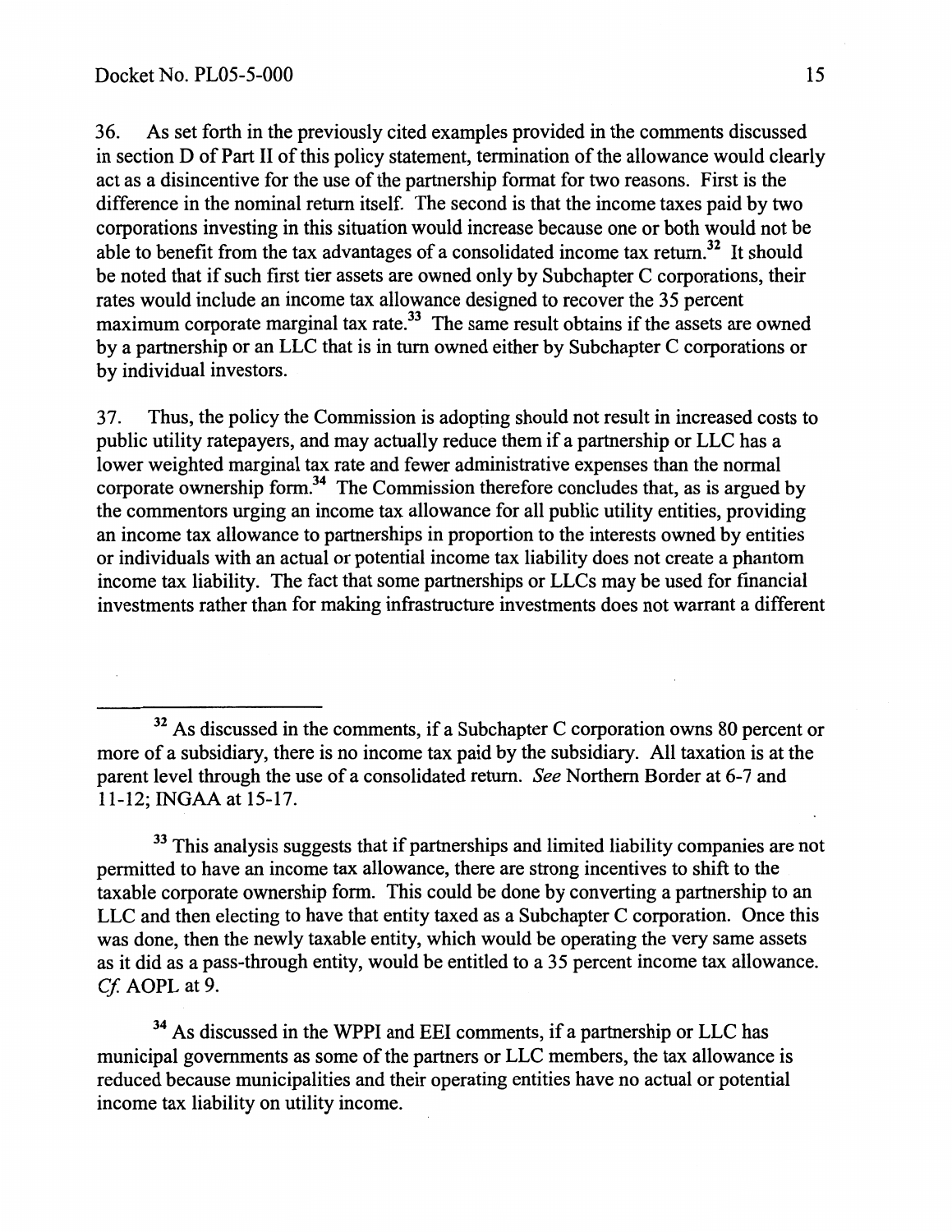policy result here.<sup>35</sup> Moreover, the Commission emphasizes that the primary rationale for reaching the conclusion here is to recognize in the rates the actual or potential income tax liability ultimately attributable to regulated utility income. Having concluded that this will not result in phantom income taxes, it is then legitimate to conclude that the result here will facilitate important public utility investments such as that made by Trans-Elect NTD Path 15, LLC in the Path 15 upgrade.

38. In retrospect, it was the Commission's failure to distinguish between first and second tier income that lead to the double taxation rationale that the Commission incorrectly advanced in *Lakehead.* Dividends paid to the common stock investor and by the corporate investor in a pass-through entity are second tier income to such a common stock investor. As such, an income tax is paid by the investor in addition to the corporate tax that is due on the first tier income. In contrast, first tier income flows either to the

<sup>35</sup> The partners of master limited partnerships have actual tax liability for any income recognized by the partnership. However, distributions may substantially exceed partnership book income. Such distributions do have an ultimate income tax liability depending on the status of the capital account of the individual partners. This matter can present complex allocation and timing issues that would be addressed in individual rate proceedings. However, a simple numerical example can illustrate the basic principles. For example, assume that an individual invests \$100 in a partnership and obtains a ten percent interest in that partnership. This establishes a partnership account (or basis) for the individual of\$100. During year one of that investment the partnership has \$100 in income before depreciation and depreciation of \$70. The partnership therefore has net income of \$30 and also makes a distribution of \$100. Since the individual partner owns ten percent of the partnership, that partner must declare \$3 in income on the individual's 1040 tax form, but does not pay taxes on the \$10 distribution made to that partner.

The capital account of the individual partner is adjusted as follows. Ten percent of the partnership income before depreciations (or \$10) is allocated to the individual partner and is added to that partner's account. Ten percent of the partnership depreciation, or \$7, is deducted from the account, as is the cash distribution. The individual's partnership account therefore stands at  $$93 ($100 + $10 - $10 - $7)$ . In year two the partnership income is zero and no distributions are made, so the individual's partnership account is unchanged. However, that individual partner sells the partnership interest for \$105. This difference is taxable as follows. Since \$7 of the sale price is a gain above the year 2 partnership account level of \$93, it will be taxed as income. This results in a tax on the cash that was distributed in the prior year but for which no income tax was paid at that time. Depending on the nature of the depreciation taken, the \$7 may be taxed as ordinary income through the operation of various recapture provisions. The additional \$5 is also income and is also taxed, most likely at the capital gains rate since it is gain in excess of the partner's original capital investment of \$100.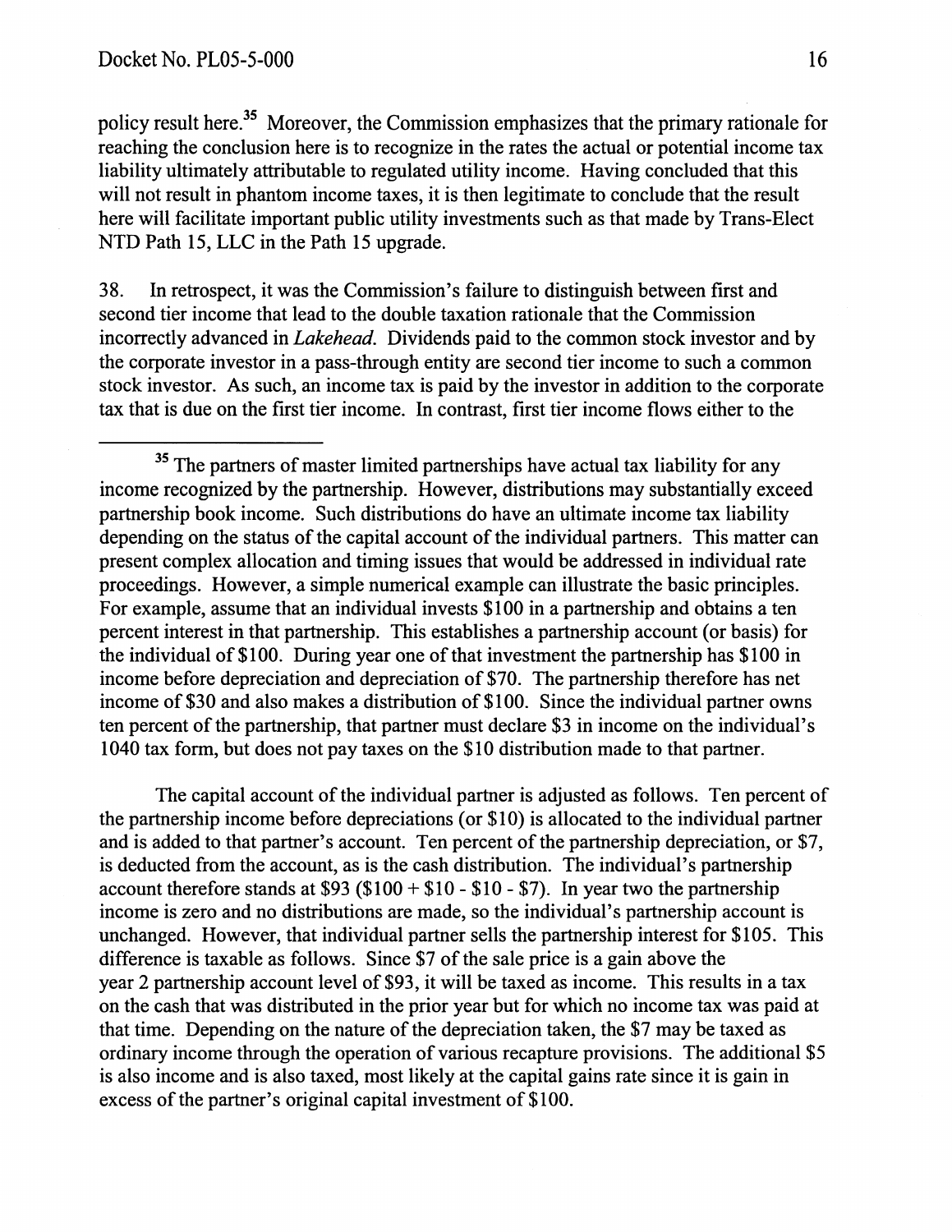corporation, a corporate partner, or individual partners (or LLC members) and is taxed at that level. To the extent *Lakehead* either concluded or assumed that dividend payments and income, and partnership distributions and income, have the same ownership and income tax characteristics, this is simply incorrect as a matter of partnership and income tax law.<sup>36</sup> The court summarized this situation succinctly when it stated that presumably both corporate owners and individuals would pay taxes on public utility assets they control. Similarly, like a Subchapter C corporation, partners may have deductions or losses that offset the income from a specific public utility asset or which may neutralize the operating income from the asset itself. But this does not preclude such a corporation from obtaining an income tax allowance under the Commission's stand-alone doctrine.<sup>37</sup> Just as there are no rational grounds for granting an income tax allowance on partnership interests owned by a corporation and denying one to those owned by individuals, there are no rational grounds for reaching a different conclusion for the deductions and offsets for taxpaying partners or LLC members.

39. The Commission further concludes that the alternatives listed at the beginning of this Part III of this policy statement are not practical or are inconsistent with the court's remand. First the Commission agrees with the court's conclusion in *BP West Coast* that the Commission in *Lakehead* did not articulate a rational ground for concluding that there should be no tax allowance on partnership interests owned by individuals, but that there should be one for partnership interests owned by corporations. As the court stated, presumably individual partners pay taxes on their public utility income just as corporate partners pay income tax on theirs. The comments summarized in sections A and D of Parts II of this order affirm that common sense observation. The court's rejection of *Lakehead* likewise establishes why the Commission cannot simply limit income tax allowances to partnerships that are wholly owned by corporations, since doing so in effect denies a tax allowance to the partners of a partnership with no corporate ownership.

40. Similarly, there no rational reason to limit the income tax allowance to public utility income earned by a corporation. Public utility income controlled directly by an individual may also be taxed. The partnership entity is simply an intermediate ownership device that leads to the same tax result. Since both partners and Subchapter C corporations pay income taxes on their first tier income, the inconsistency that undermined *Lakehead* applies here as well. Finally, the comments rightly suggest that it would be difficult to establish rates based on a pre-tax rate of return. If the Commission were simply to raise the rates to equalize the pre-tax and after-tax returns, all this would do incorporate a presumed marginal income tax rate into the rate structure. The result is

37 *See City of Charlottesville, supra,* note 12.

<sup>36</sup> *See* ATCLLC at 5.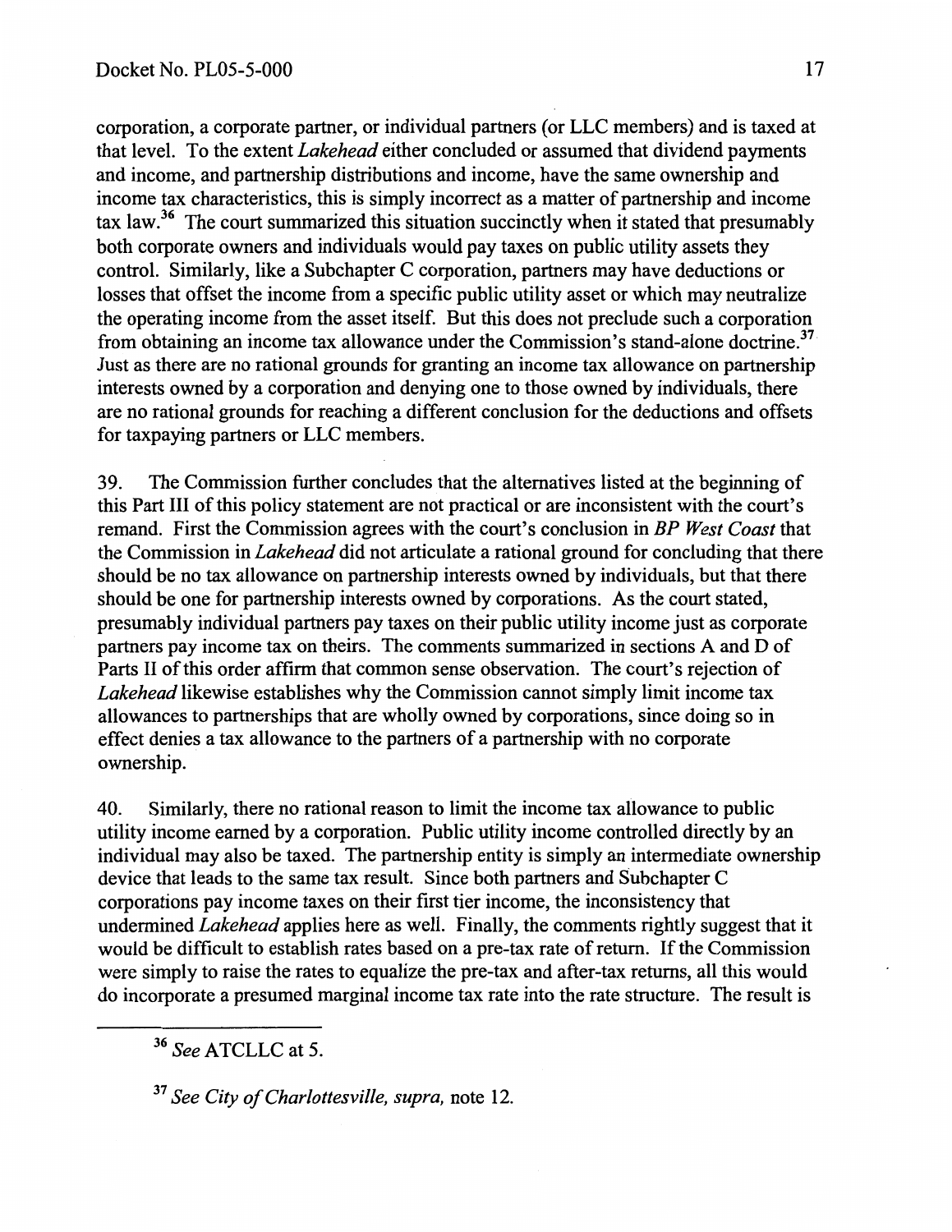the same for the rate payer although the nominal rate of return is much higher. Moreover, most comparable securities trade on the basis of a corporation's after-tax return on its public utility income.<sup>38</sup> Thus, it would be hard to determine what the appropriate pre-tax return should be based on traded equities alone. Since it is impractical not to give an income tax allowance to any jurisdictional entities due to the problems of determining an appropriate pre-tax rate of return, the Commission again concludes that an income tax allowance should be afforded all jurisdictional entities, provided that the owners of passthrough entities have an actual or potential income tax liability.

41. There are three final points that should be discussed in addressing the effect of the court's remand. First, the court concluded that denying a partnership an allowance on the proportion of partnership interests owned by individuals would not prevent over-recovery by such individuals, since any tax savings would be distributed in proportion to all the partnership interests. The Commission recognizes that rate payers should not incur the expense of an income tax allowance to the extent that an owning partner or LLC member has no actual or potential income tax liability for the income generated by the interest it owns. As WPPI and ATCLLC explain, this can be avoided by limiting the income tax allowance to a blended rate that reflects the income tax status of the owning interest.<sup>39</sup> The use of the weighting approach assures that the rate payers will not be charged more than the actual tax cost the investors incur regardless of the ownership form. The problems of over- and under-recovering alluded to in the court's order can be addressed through the distribution provisions of the partnership agreement.<sup>40</sup>

42. Second, whether a particular partner or LCC member has an actual or potential income tax liability, and what assumptions, if any, should determine the amount of the related tax rate, are matters that should be resolved in individual rate proceedings. This is a fact specific issue for which the relative data is uniquely within the control of the regulated entity. Thus, any pass-through entity desiring an income tax allowance on utility operating income must be prepared to establish the tax status of its owners, or if there is more than one level of pass-through entities, where the ultimate tax liability lies and the character of the tax incurred. This could be done through determining the

<sup>40</sup> The court was concerned that the income tax allowance granted for corporate partners would increase the cash available for distribution to all partners, thus providing an increased return to the individual partners that the *Lakehead* doctrine was intended to prevent. Adjustments within the partnership agreement should assure that this does not result while preserving the incentives to establish flexible investment vehicles.

<sup>&</sup>lt;sup>38</sup> As discussed, the investor then receives a dividend and pays a second tax on that income to determine the investor's after tax return. This is somewhat less than the return from a partnership interest that benefits from an income tax allowance.

<sup>39</sup> WPPI at 5-6 and 12-13; ATCLLC at 6.